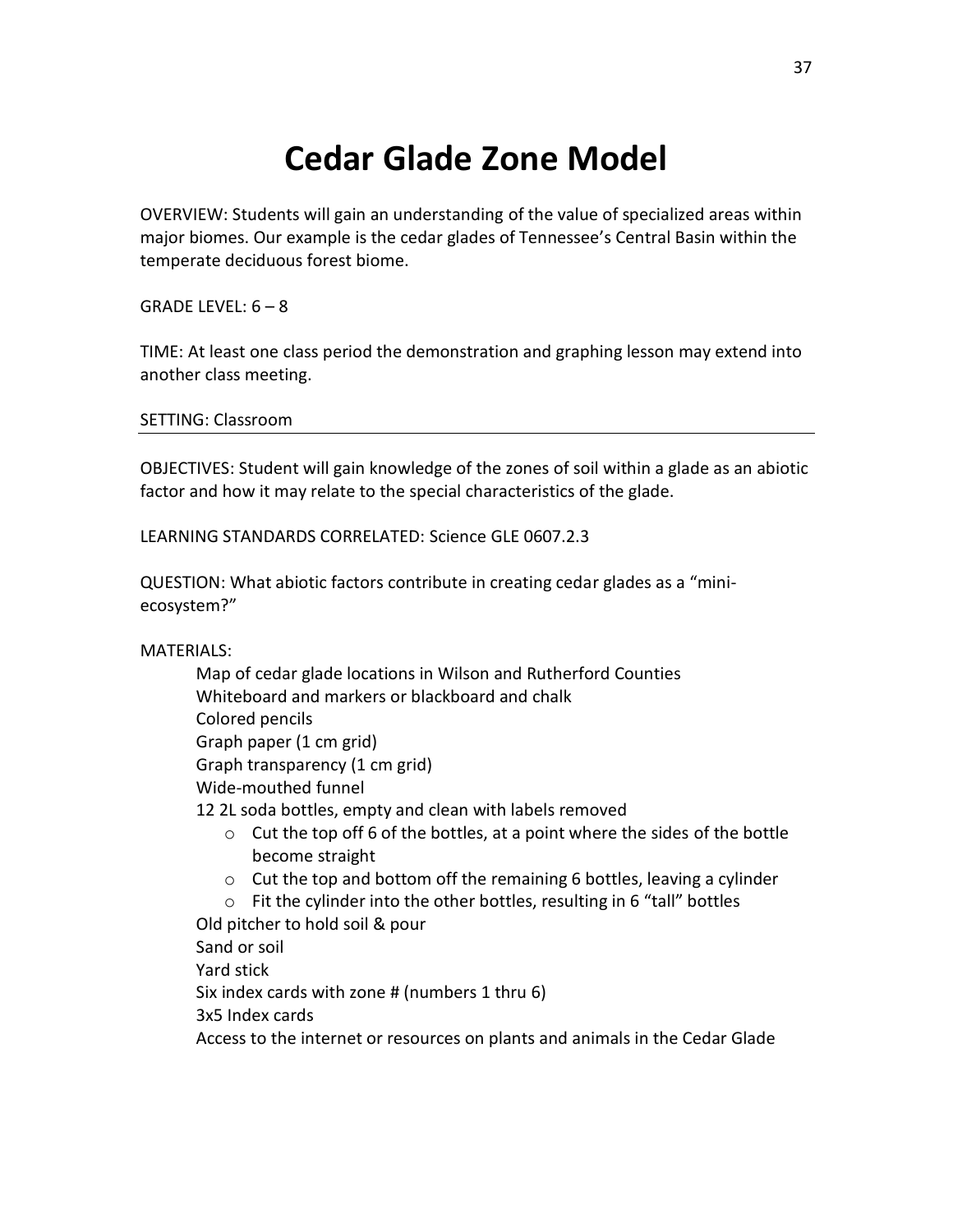Optional Materials: Small limestone slab (size needs to be manageable if passed around class); photos of glade and selected species of each zone, redcedar twig or stick; visual of cedar glade with zones and soil depths indicated

## TEACHER PREPARATION:

- o Practice demonstration before showing class.
- $\circ$  Handout preparation for student; either laminate a map of cedar glade as a visual or prepare paper copies to pass around.
- o Students should already be familiar with biomes, including those with zones (ocean & freshwater-pond).
- $\circ$  Students should already know how to create a bar graph and use graph paper

BACKGROUND: Many of our major biomes contain specialty areas and the temperate deciduous forest is no exception. Tennessee has many such areas including forests characteristic of the northeast, caves, grasslands, and our focus, the cedar glades.

INTRODUCTION: First engage students in a review of what a biome is and characteristics of our biome, the temperate deciduous forest. List together the characteristics of our forest area. Include the abiotic factors.

Pose these questions: What is a cedar tree? What type of tree is it (evergreen)? Why do we have redcedars? Are redcedars deciduous trees? (no) Do you know of areas with cedar trees? Do you know of rocky open areas with cedar trees scattered around?

Remind students now that the term "deciduous forest" is a blanket term for a large area. Like other biomes, we have areas that do not fit the "deciduous forest biome" mold.

One of these areas we are about to encounter is the cedar glade. Before we begin, encourage the students to pay attention since they may live in an area almost like a glade or know where one might be located.

Pass around the sample of cedar (and any other available items suggested). Why the name "cedar glade" for these areas? (wait for responses) Let students know eventually that a glade usually means few or no trees. The word cedar implies what? (cedar trees)

Emphasize that although we call these "cedar glades", a true cedar glade is mostly an open area with exposed rock and contains different zones of soil depth. Occasionally, a few cedar trees may be scattered where cracks occur in the rock allowing roots to reach deep soil but overall, they are located on the edges of the glade. What abiotic factors might be in a cedar glade? (Let students suggest some) Which might be of more importance than others? (should include rainfall, temperatures, soil depth) Why? Let's look at one - soil depth.